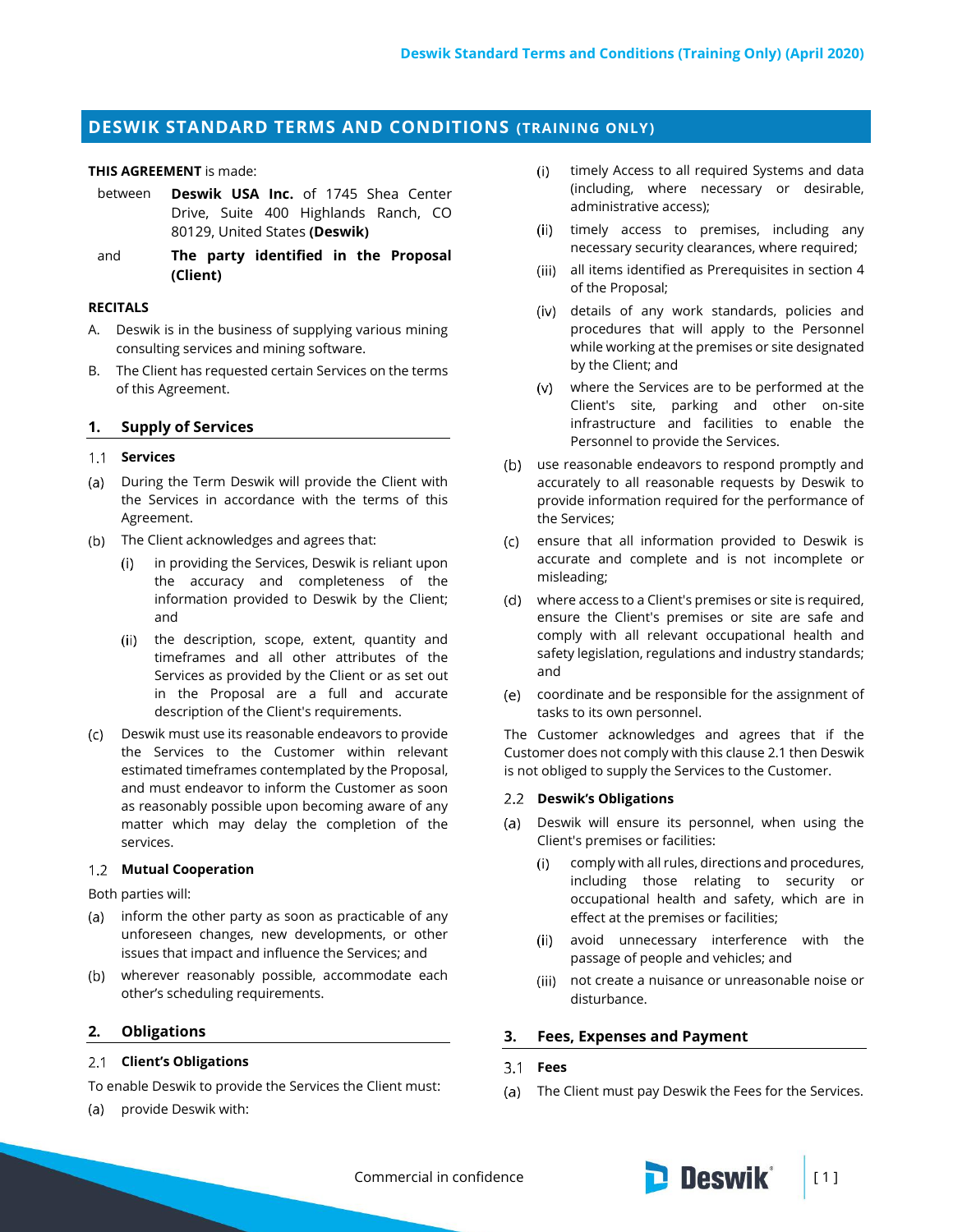- (b) Deswik will issue an invoice to the Client for the Fees and the Client must pay Deswik the Fee within 30 days of receipt a tax invoice from Deswik.
- (c) In addition to the Fees, Deswik must, upon presentation to the Client of receipts or other formal evidence, be reimbursed for:
	- all reasonable out-of-pocket expenses; and  $(i)$
	- all reasonable travel costs,

incurred by Deswik or the Personnel in performing the Services.

(d) Deswik may charge the Client Interest on any monies owing under this Agreement which are not paid within the period specified in this Agreement.

#### **Quotations**

Where at any time Deswik provides a quotation to the Client (including but not limited to as part of any Proposal) the Client acknowledges and agrees that the quotation is:

- based on Deswik's reasonable assessment of the time and materials required to undertake the work based on the information available to Deswik at the time of preparing the quotation; and
- (b) Services are quoted on a time and materials basis, are indicative only, and are not binding on Deswik.

#### **Disputes**

If at any time the Client disputes an amount included in a tax invoice, the Client must immediately pay the amount not in dispute.

### **Deferral of performance**

If the Client fails to pay any Fees in accordance with this agreement, and such failure continues for 14 days after the Client is notified of such failure, without limiting any other remedies available to Deswik, Deswik may defer performance of all Services (whether or not relevant to those Fees), or suspend the Client's access to all Services, until the outstanding Fees are paid.

### **4. Term**

This Agreement has effect from the Commencement Date and, unless terminated earlier in accordance with the provisions of this Agreement, remains in force until the Services are completed.

### **5. Taxes**

#### **Taxes**

Any use tax, sales tax, excise tax, duty, custom, or any other Tax, fee or charge of any nature whatsoever imposed by any governmental authority, on or measured by the transaction between the Client and Deswik shall be paid by the Client in addition to the price quoted or invoiced. In the event Deswik is required to pay any such Tax, fee or charge, the Client shall reimburse Deswik for such Tax, fee or charge, or in lieu of such payment, the Client shall provide Deswik at the time this Agreement is executed an exemption certificate or other document acceptable to the taxing authority imposing the Tax, fee or charge.

#### **US contracts**

- (a) If, in respect of a tax audit or a levied tax assessment, the appropriate government agency seeks payment of any use tax, sales tax, excise tax, duty, custom, or any other Tax, fee or charge from Deswik for which Deswik seeks reimbursement from the Client (for which the Client would have been liable pursuant to Section 6.1, above), then, unless Deswik notifies the Client in writing of such Tax, fee or charge payable at least 30 days prior to the expiration date of the right to appeal the imposition thereof, any reimbursement by the recipient will be at its sole discretion.
- (b) Deswik shall do all things reasonable necessary to ensure that the Client remains eligible for any exemption, credit, set-off, deduction or similar amount to which the Client is entitled whether such Taxes, fees or charges are paid by Deswik or the Client. If an exemption to the payment of such Tax, fee or charge applies, the Client shall provide Deswik with a valid exemption certificate or other document acceptable to the taxing authority imposing the Tax, fee or charge.

### **6. Intellectual Property Rights**

#### **Ownership**

- All Intellectual Property Rights in the Proposal are owned by Deswik.
- All Intellectual Property Rights in the Software are owned by Deswik, and nothing in this agreement assigns the Client any Intellectual Property Rights in the Software.
- All Project IP created in the course of Deswik providing the Services to the Client and all Intellectual Property Rights in and to all documents and any other subject matter created for the purposes of, or in the course of, Deswik providing the Services to the Client will, upon their creation, be owned by and vested in Deswik.
- (d) Deswik Material remains the property of Deswik and nothing in this agreement grants the Client any Intellectual Property Rights in the Deswik Material or other Intellectual Property Rights of Deswik.

### **License of Deswik Material**

Subject to third party rights, Deswik grants to the Client a non-exclusive license to use the Deswik Material to receive the Services during the Term.



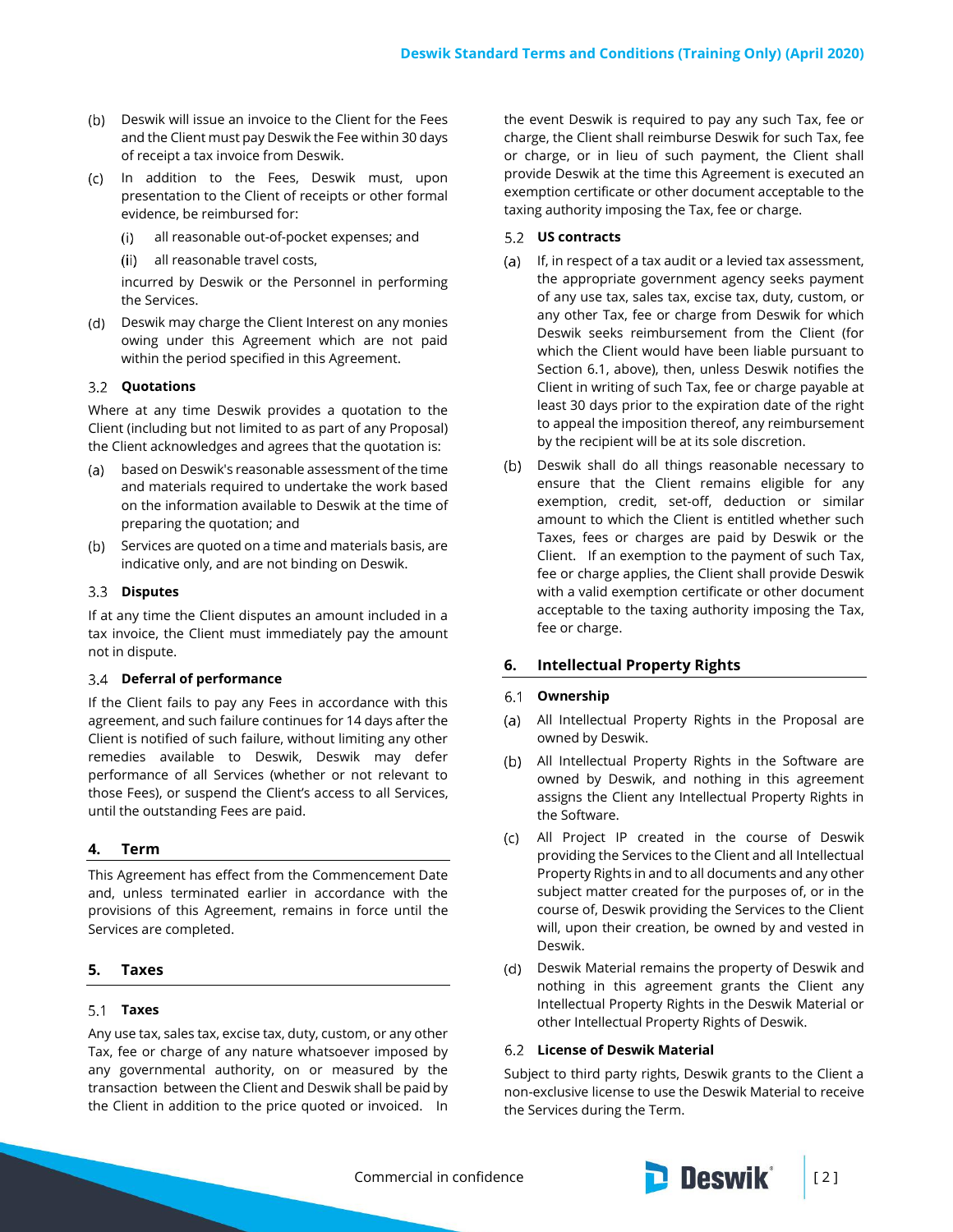## **License of Client Material**

The Client grants to Deswik a non-exclusive, global, irrevocable, perpetual license to exercise:

- (a) the Intellectual Property Rights in any Client Material in connection with Deswik providing Services to the Client, including to use and modify the Client Material for that purpose; and
- (b) the Project IP in connection with Deswik's business, including to reuse non Client-specific Project IP for other clients of Deswik.

#### **Deswik's marks**

- The Client must not, and must ensure that its officers, employees, agents and subcontractors do not, use the trademarks or logos of Deswik except with the prior written consent of Deswik.
- (b) The Client must include Deswik's copyright notice on all entire and partial permitted copies made of the Deswik Materials on any medium.

## <span id="page-2-0"></span>**7. Confidentiality**

### **Access to Confidential Information**

Each party acknowledges that the other party, its employees or agents, may be given access to Confidential Information relating to the other parties' business or the operation of this Agreement or any negotiations relating to this Agreement.

### **Obligations of Confidence**

Each party undertakes to:

- hold in strict confidence all Confidential Information which comes into its possession; and
- (b) as far as commercially feasible, to take the same degree of care to protect the other party's Confidential Information as the recipient uses to protect its own Confidential Information.

### **Survival**

The obligations of confidence in this claus[e 7](#page-2-0) survive expiry or termination of this Agreement.

### **8. Termination**

#### **Termination by Deswik**

Without prejudice to any rights or remedies of Deswik, Deswik may, by at least seven (7) days' notice in writing to the Client, terminate this Agreement if:

- (a) the Client fails to pay an undisputed invoice within 30 days of receipt of that invoice and persists in that failure for a period of 14 days after receipt of notice given by Deswik to the Client;
- (b) the Client breaches its obligations under this Agreement and:
- $(i)$ the breach is not capable of remedy;
- (ii) if capable of remedy, the breach is not remedied within 30 days of receipt of written notice by the Client requiring the breach to be remedied,

unless the breach, having regard to its nature and importance does not justify termination; or

 $(C)$ an Insolvency Event occurs in respect to the Client.

#### **Termination for convenience**

Either party may terminate this agreement at any time by giving 30 days' notice to the other party.

### **After termination**

- (a) Termination of this Agreement does not affect any accrued right or liability of either party nor will it affect the coming into force or the continuation in force of any provision of this Agreement that is expressly or by implication intended to come into or continue in force on or after the termination.
- (b) The Client must promptly pay to Deswik all money due and owing as at the date of termination of this Agreement.
- Deswik must promptly deliver up or return to the Client the Confidential Information including documents, reports and records of the Client's in Deswik's possession, custody or control.
- (d) The Client must promptly deliver up or return to Deswik the Confidential Information including documents, reports and records of Deswik in the Client's possession, custody or control.

### **9. Disclaimer and Limitation of Remedies**

#### **Customer Warranty**

The Customer warrants that:

- (a) the Customer's premises and any other premises at which the Services are performed, and travel to and from those premises, will be safe; and
- (b) use of the Customer Material by Deswik in accordance with this agreement will not infringe the Intellectual Property Rights of any third party.

### **Reliance Warranties**

- (a) The Customer represents and warrants, and it is a condition of this agreement, that:
	- $(i)$ all information provided by the Customer or on the Customer's behalf to Deswik is accurate and is not, whether by omission of information or otherwise, misleading;
	- the Customer has not withheld from Deswik any  $(ii)$ document, information or other fact material to the decision of Deswik to enter into this agreement or any Proposal; and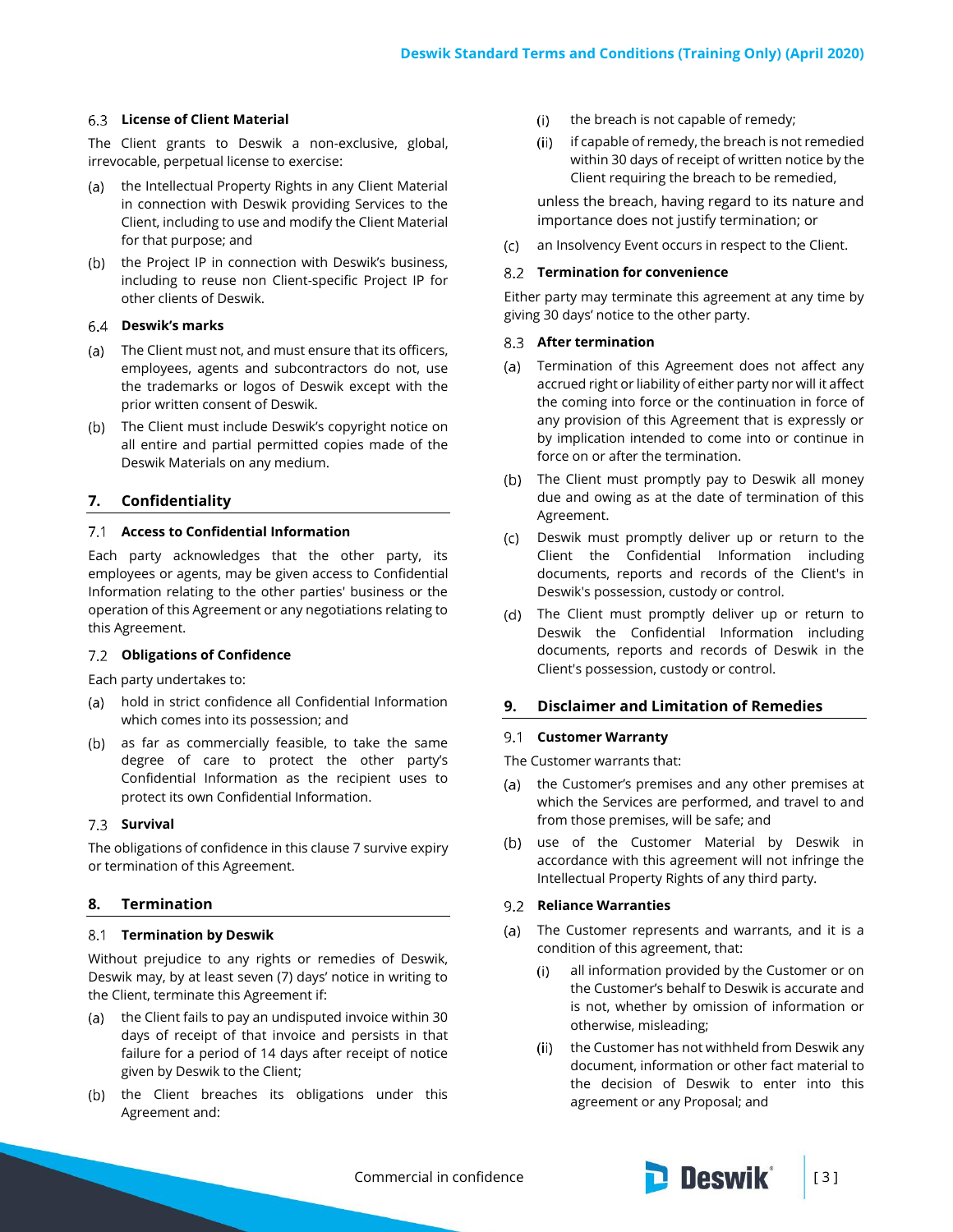- (iii) the Customer did not rely upon any representation made to the Customer by Deswik or any Related Body Corporate of Deswik (if any) prior to entry into this agreement.
- (b) The Customer acknowledges that Deswik is relying on the information provided by the Customer in preparing the Proposal and any other relevant scoping documents and timeframes in connection with the Services.

#### **No Warranty**

- Deswik takes commercial steps to provide the Services so as to meet the Client's requirements. However, Deswik gives no warranty that the Services will be fit for any particular purpose.
- Under no circumstances will Deswik be liable for any incidental, special, indirect, direct or consequential damages or loss of profits, interruption of business, loss of business opportunity or goodwill, any claims for indirect, special or punitive damages, third party claims or any indirect or consequential losses or related expenses which may arise from or be related to the Services.
- (c) If Deswik breaches any provision of this agreement, Deswik's sole and exclusive maximum liability, whether based in contract, tort, or otherwise, will not in any event exceed the lesser in value of:
	- re-performing the Services; or  $(i)$
	- (ii) re-performance of the Services by a third party reasonably acceptable to Deswik.
- (d) The Client agrees that the Client must commence any action arising out of or related to this Agreement and the Services within one (1) year of the loss or damage arising. After that time the Client agrees that any cause of action will be permanently barred.
- (e) Nothing in this Agreement is intended or will be construed as excluding or modifying any statutory rights, warranties or conditions which are applicable to this Agreement or the Software and which by virtue of any legislation may not be modified or excluded.

### **10. Assignment or other Transfer**

Neither party may assign all or any of its rights or obligations under this Agreement to any other person or entity without the prior written consent of the other party.

### <span id="page-3-0"></span>**11. Notices**

- (a) A notice given under this agreement must be:
	- in writing and signed by or for the sender;  $(i)$
- (ii) directed to the recipient's address specified in this agreement or as varied by written notice; and
- (iii) left at, or sent by prepaid registered post, hand delivery or facsimile to, that address.
- (b) A notice is deemed to have been given:
	- $(i)$ if left at the recipient's address or hand delivered, on the day of delivery;
	- (ii) if sent by prepaid registered post, 5 Business Days after the date of posting; or
	- (iii) if sent by facsimile, when the sender's facsimile machine records that it has been transmitted without error.
- The provisions of this clause [11](#page-3-0) are in addition to any other mode of service permitted by law.

## **12. Miscellaneous**

### **Governing Law and Jurisdiction**

This Agreement is governed by the laws applicable in the State of Colorado, and the parties submit to the jurisdiction of the Colorado courts in respect of all matters arising under or in connection with this Agreement.

#### **Entire Agreement**

This Agreement and the Proposal constitutes the entire agreement between the parties about its subject matter and supersedes all prior contracts, arrangements and understandings in relation to that subject matter and may only be altered in writing signed by all parties.

### 12.3 **Counterparts**

This Agreement may be executed in any number of counterparts each of which is taken to be an original. All of those counterparts taken together constitute one instrument. An executed counterpart may be delivered by facsimile.

#### **Waivers**

A waiver by a party of any of its rights under this agreement must be in writing and does not operate as a waiver of any other right or as a future waiver of that or any other right.

#### **12.5 Further Action**

Each Party must do all things and sign all documents reasonably necessary to give effect to this agreement and the transactions contemplated by it.

#### **Client's Acknowledgements**

Any material made available by Deswik and any statement made by Deswik in the Proposal is Deswik's own material and information. The Client in entering into this Agreement relied upon its own personal assessment and enquiries with respect to that material, those statements and the Agreement.



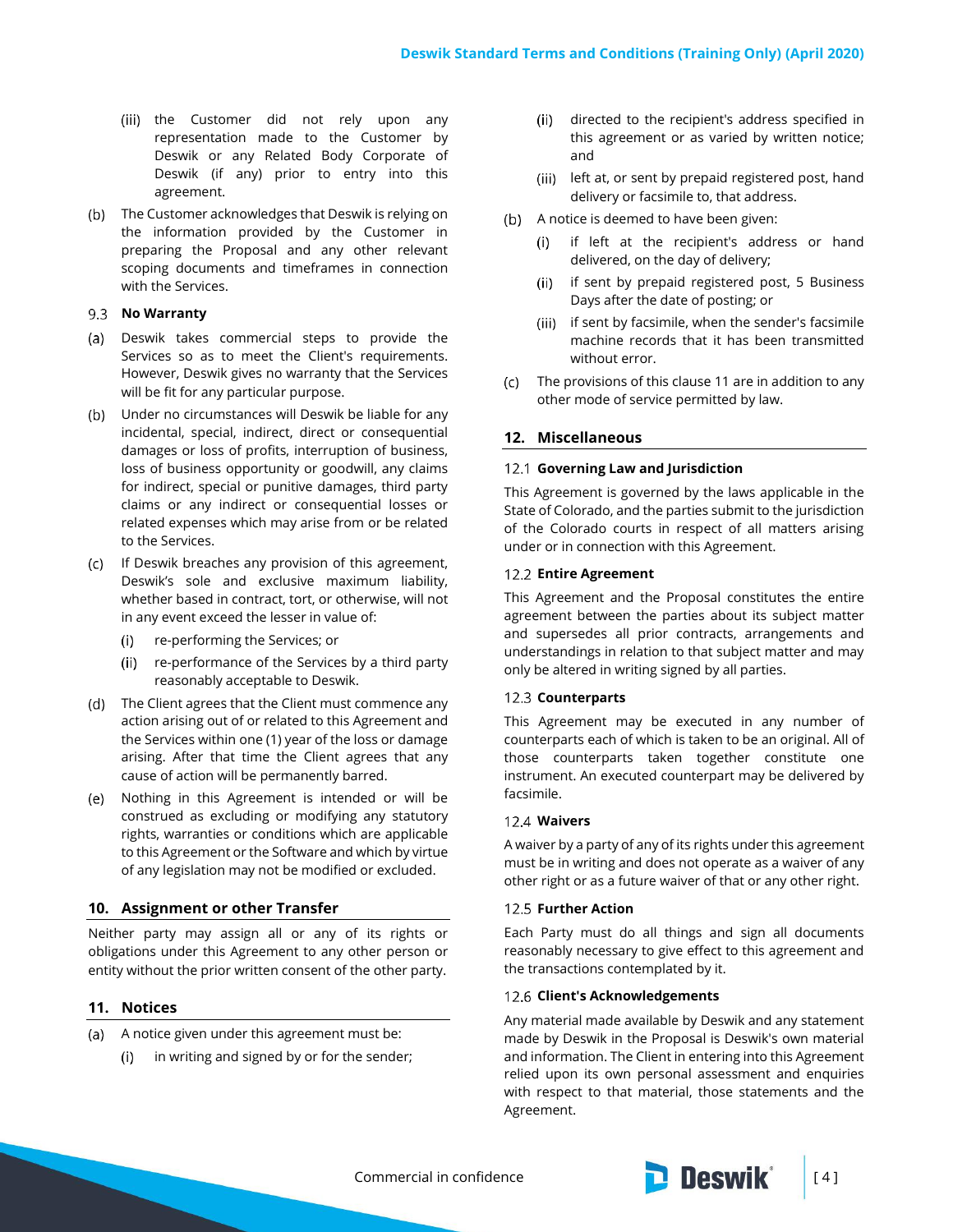### 12.7 Severance

If any provision or part of a provision of this Agreement is invalid or unenforceable in any jurisdiction:

- (a) the provision must be read down for the purposes of the operation of that provision in that jurisdiction, if possible, so as to be valid and enforceable; or
- (b) if the provision cannot be read down it must be severed if it is capable of being severed, without affecting the remaining provisions of this Agreement or affecting the validity or enforceability of that provision in any other jurisdiction and the parties must consult in good faith to determine whether any amendment or substituted provision is required.

#### **13. Definitions and Interpretation**

#### 13.1 Definitions

In this Agreement unless the contrary intention is apparent or the context otherwise requires:

**Access** means any interaction or communication with the System by way of any communications mechanism using guided or unguided electro-magnetic energy that causes the System to react or respond, in any manner whatsoever, to such interaction or communication and **Accessing** has a corresponding meaning.

**Business Day** means a day that is not a Saturday, Sunday or a public holiday in the Canadian province in which the work is being undertaken.

**Client** means the client identified as such at the commencement of the Proposal.

**Client Material** means any material provided by or to which access is given by the Client to Deswik for the purposes of this agreement including documents, equipment, reports, technical information, studies, plans, charts, drawings, calculations, tables, trademarks, logos, schedules and data stored by any means.

**Commencement Date** means the date specified in section 2 of the Proposal (Scope of Work and Deliverables).

**Confidential Information** means information relating to a party's Intellectual Property or to a party's business operations including, without limitation:

- (a) any information that is designated by a party as confidential;
- (b) the Software;
- all information given or obtained in circumstances where it could reasonably be inferred as being confidential;
- (d) the terms of this Agreement; and
- all know-how, techniques, processes and commercial and financial information of a party,

but does not include information that:

- $(f)$ becomes publicly available other than as a result of a breach of claus[e 7;](#page-2-0)
- $(g)$ is authorized, permitted or directed to be disclosed by the other party;
- (h) is required to be disclosed by law; or
- is required to be disclosed to a party's legal or  $(i)$ financial advisers.

**Deswik Material** means any material provided by or to which access is given by Deswik to the Client for the purposes of this agreement including any documents, equipment, reports, technical information, studies, plans, charts, drawings, calculations, tables, schedules and data stored by any means.

**Excluded Services** means those excluded services and support identified in section 3.2 of the Proposal (Exclusions).

**Fees** means the fees set out or calculated in the manner specified in section 5 of the Proposal (Investment).

**Indirect Transaction Tax** means any value added tax, goods and services tax, or similar tax including without limit, sales, use or consumption taxes imposed, claimed, levied or assessed by, or payable to, any government agency, but does not include any related penalty, fine or interest thereon.

**Input Tax Credit** means any entitlement to a credit for, or offset against, reduction in or refund of, Indirect Transaction Taxes, in relation to any acquisition or the receipt of any supply.

### **Insolvency Event** means:

- (a) a liquidator, receiver, receiver and manager, administrator, official manager or other controller, trustee or controlling trustee or similar official is appointed over any of the property or undertaking of the person;
- (b) the person or the person's property or undertaking becomes subject to a personal insolvency arrangement;
- $(c)$ the person is or becomes unable to pay its debts when they are due or is presumed to be insolvent at law;
- the person ceases to carry on business; or  $(d)$
- an application or order is made for the liquidation of  $(e)$ the person or a resolution is passed or any steps are taken to liquidate or pass a resolution for the liquidation of the person, otherwise than for the purpose of an amalgamation or reconstruction.

**Intellectual Property** includes patents, designs, registered designs, copyright, literary and artistic works, circuit layouts, registered and unregistered trademarks, trade and business names, trade secrets, applications of any of the above, as well as rights in and to inventions,